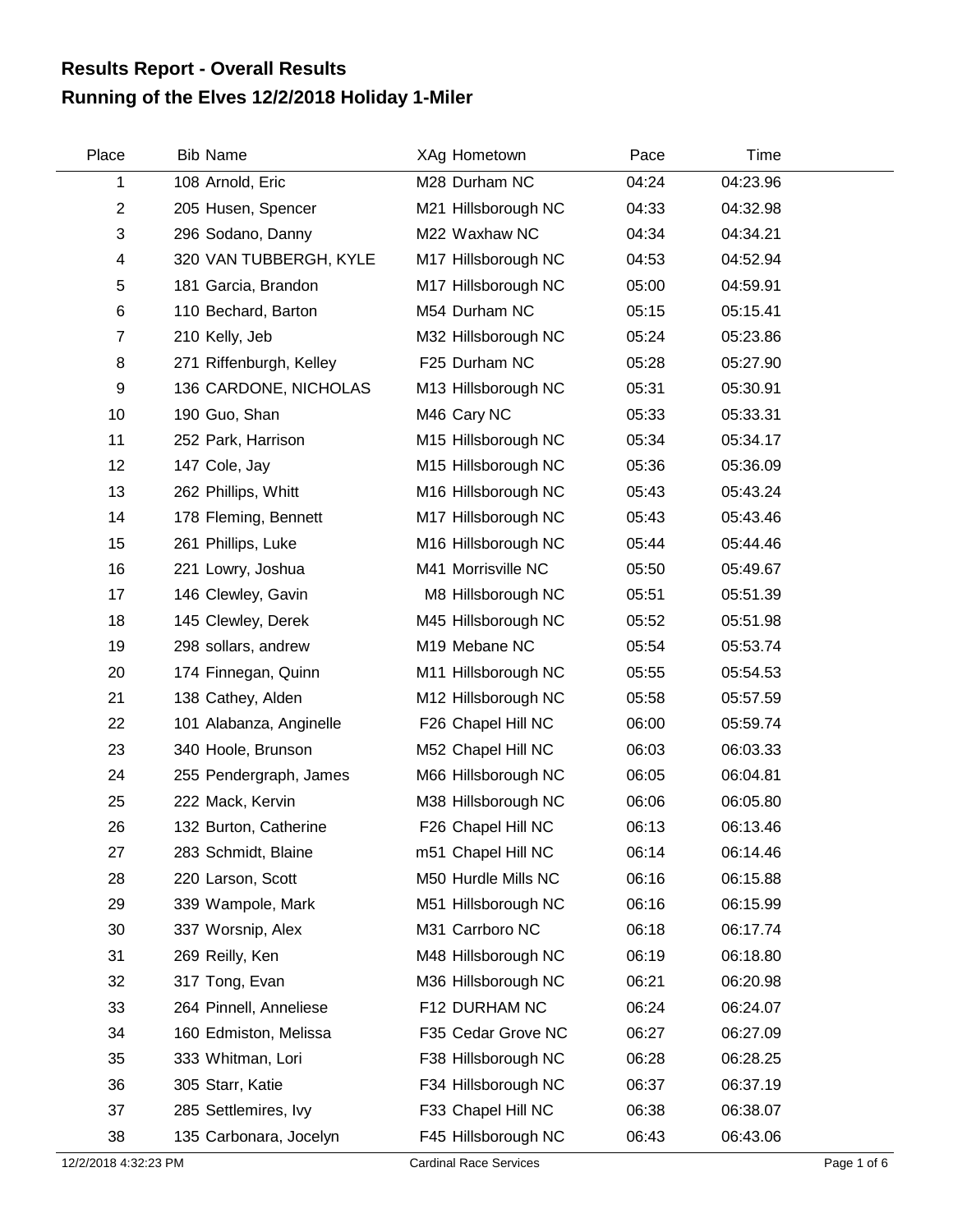| Place | <b>Bib Name</b>          | XAg Hometown        | Pace  | Time     |  |
|-------|--------------------------|---------------------|-------|----------|--|
| 39    | 112 berge, christopher   | M45 Hillsborough NC | 06:44 | 06:43.99 |  |
| 40    | 223 Maile, Laura         | F48 Hillsborough NC | 06:47 | 06:47.01 |  |
| 41    | 204 husen, jeffrey       | m55 Hillsborough NC | 06:48 | 06:48.36 |  |
| 42    | 297 Soher, Patrick       | M10 Chapel Hill NC  | 06:50 | 06:49.94 |  |
| 43    | 327 weisenfeld, jonathon | M43 Hillsborough NC | 06:51 | 06:51.31 |  |
| 44    | 214 Kramer, Vance        | M62 Hillsborough NC | 06:53 | 06:53.04 |  |
| 45    | 334 Wileman, Tom         | M15 Hillsborough NC | 06:53 | 06:53.45 |  |
| 46    | 303 SPRINGER, SAM        | M13 Hillsborough NC | 06:54 | 06:53.75 |  |
| 47    | 113 Berge, Isabel        | F13 Hillsborough NC | 06:55 | 06:55.29 |  |
| 48    | 218 Lamberson, Laura     | F45 Hillsborough NC | 07:00 | 07:00.37 |  |
| 49    | 325 Wallace, Duncan      | M63 GRAHAM NC       | 07:06 | 07:06.32 |  |
| 50    | 259 Pfeifer, Tami        | F47 Hillsborough NC | 07:06 | 07:06.46 |  |
| 51    | 324 Von Hagen, Donald    | M53 Hillsborough NC | 07:10 | 07:10.20 |  |
| 52    | 139 Cathey, Caroline     | F11 Hillsborough NC | 07:12 | 07:12.17 |  |
| 53    | 321 VAN TUBBERGH, NINA   | F11 Hillsborough NC | 07:12 | 07:12.41 |  |
| 54    | 182 Gilbert, Craig       | M59 DURHAM NC       | 07:14 | 07:13.91 |  |
| 55    | 161 Edwards, Kevin       | M44 Hillsborough NC | 07:14 | 07:14.28 |  |
| 56    | 257 PFEIFER, Ianna       | F13 Hillsborough NC | 07:16 | 07:15.74 |  |
| 57    | 171 Fenwick, Sarah       | F14 Hillsborough NC | 07:16 | 07:16.32 |  |
| 58    | 170 Fenwick, Jacob       | M14 Hillsborough NC | 07:16 | 07:16.50 |  |
| 59    | 186 Godfrey, Sierra      | F11 Hillsborough NC | 07:19 | 07:19.09 |  |
| 60    | 119 Bobbert, Jameson     | M8 Hillsborough NC  | 07:22 | 07:21.78 |  |
| 61    | 118 Binkowski, Xavier    | M12 Hillsborough NC | 07:22 | 07:22.18 |  |
| 62    | 253 Parker, Carol        | F27 Durham NC       | 07:23 | 07:23.22 |  |
| 63    | 254 Parker, Joshua       | M27 Durham NC       | 07:24 | 07:23.76 |  |
| 64    | 316 Tippin, Allie        | F16 Efland NC       | 07:24 | 07:24.37 |  |
| 65    | 258 PFEIFER, Sierra      | F16 Hillsborough NC | 07:25 | 07:25.49 |  |
| 66    | 164 Elsdon, Andrew       | M42 Mebane NC       | 07:27 | 07:27.06 |  |
| 67    | 156 Dickerson, Chase     | M9 Hillsborough NC  | 07:30 | 07:29.63 |  |
| 68    | 248 Nicholson, Fleury    | F12 Hillsborough NC | 07:31 | 07:30.91 |  |
| 69    | 250 Orange, Amy          | F47 Hillsborough NC | 07:36 | 07:35.79 |  |
| 70    | 173 Finnegan, Maria      | F45 Hillsborough NC | 07:49 | 07:48.83 |  |
| 71    | 193 Hanzak, Rachel       | F30 Cedar Grove NC  | 07:59 | 07:58.60 |  |
| 72    | 149 Cronley, Tom         | M57 Hillsborough NC | 08:02 | 08:02.05 |  |
| 73    | 140 Cathey, Katherine    | F40 Hillsborough NC | 08:07 | 08:07.34 |  |
| 74    | 157 Dickerson, Mandy     | F39 Hillsborough NC | 08:09 | 08:08.51 |  |
| 75    | 349 Avery, Sophia        | F <sub>13</sub>     | 08:11 | 08:10.97 |  |
| 76    | 179 Franklin, Kate       | F18 Hillsborough NC | 08:11 | 08:11.21 |  |
| 77    | 290 Shubert, Tiffany     | F48 Chapel Hill NC  | 08:12 | 08:11.93 |  |
| 78    | 281 Rutter, Tabitha      | F36 Hillsborough NC | 08:13 | 08:13.15 |  |
| 79    | 326 Wallace, Tina        | F50 GRAHAM NC       | 08:13 | 08:13.26 |  |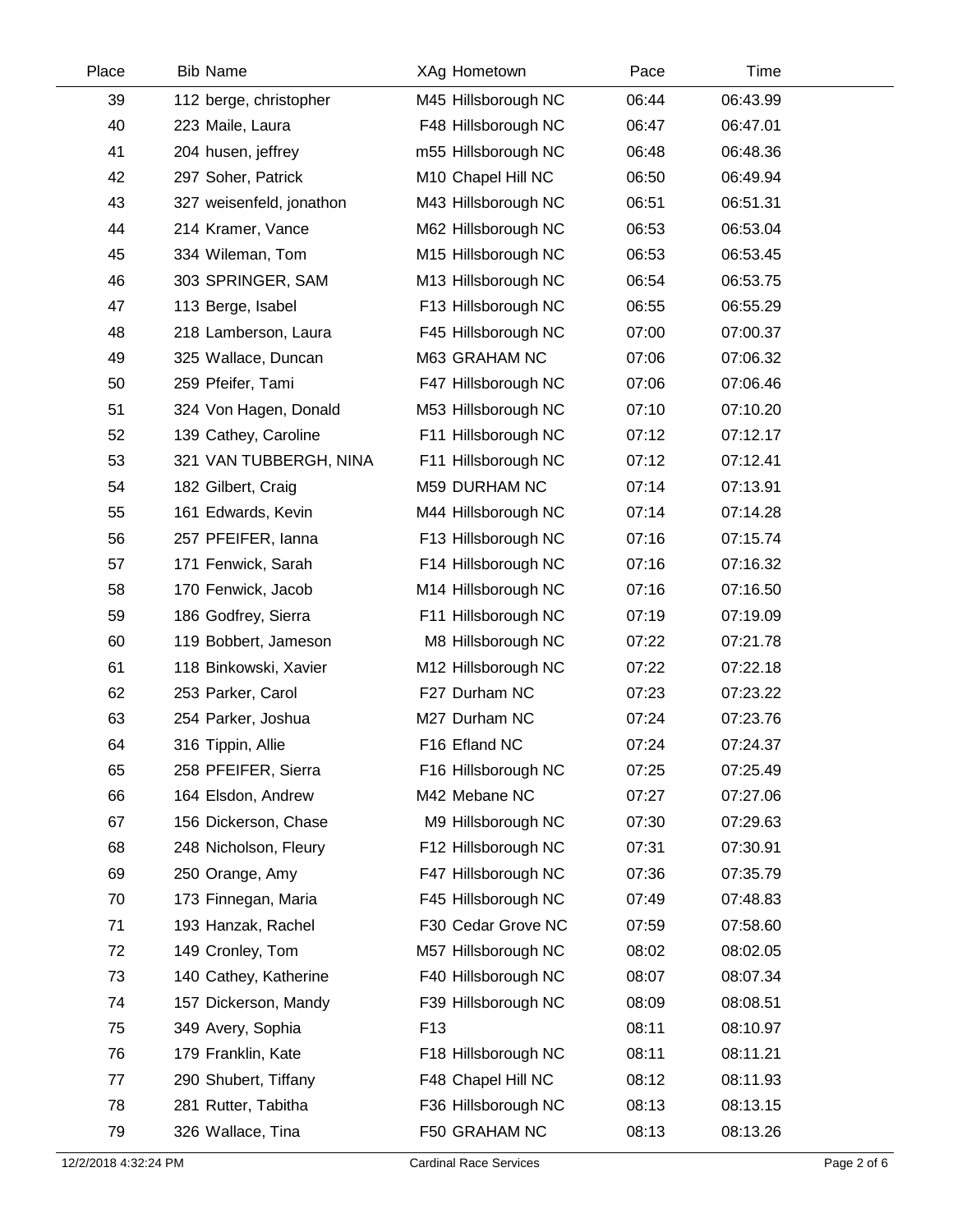| Place | <b>Bib Name</b>           | XAg Hometown        | Pace  | Time     |  |
|-------|---------------------------|---------------------|-------|----------|--|
| 80    | 142 Chilton, Teresa       | F43 Efland NC       | 08:14 | 08:13.82 |  |
| 81    | 177 Fleming, Andrea       | F48 Hillsborough NC | 08:20 | 08:20.05 |  |
| 82    | 187 Goings, Kevin         | M53 Durham NC       | 08:20 | 08:20.18 |  |
| 83    | 180 Franklin, Monica      | F48 Hillsborough NC | 08:22 | 08:21.50 |  |
| 84    | 207 Johnson, Paige        | F52 Hurdle Mills NC | 08:22 | 08:22.16 |  |
| 85    | 188 goodnite, jamie       | F37 Mebane NC       | 08:23 | 08:23.18 |  |
| 86    | 256 Pesavento, Michelle   | F49 Hillsborough NC | 08:27 | 08:27.03 |  |
| 87    | 137 Cater, Sarah          | F32 Hillsborough NC | 08:29 | 08:28.67 |  |
| 88    | 230 McKenna, Kevin        | M39 Hillsborough NC | 08:29 | 08:28.86 |  |
| 89    | 148 Cronley, Kathleen     | F57 Hillsborough NC | 08:31 | 08:30.51 |  |
| 90    | 215 Kruse, Emery          | F8 Hillsborough NC  | 08:32 | 08:32.49 |  |
| 91    | 216 Kruse, Lauren         | F40 Hillsborough NC | 08:33 | 08:33.48 |  |
| 92    | 217 Kruse, Molly          | F10 Hillsborough NC | 08:34 | 08:33.97 |  |
| 93    | 288 Shepherd, Orion       | M7 Hillsborough NC  | 08:34 | 08:34.40 |  |
| 94    | 307 Sutton, Rochelle      | F50 Hillsborough NC | 08:37 | 08:36.77 |  |
| 95    | 123 Brinson, Betsy        | F32 Hillsborough NC | 08:37 | 08:36.85 |  |
| 96    | 278 Runkle, Jackson       | M9 Hillsborough NC  | 08:37 | 08:36.92 |  |
| 97    | 289 Shepherd-Banigan, Dan | M40 Hillsborough NC | 08:37 | 08:36.98 |  |
| 98    | 280 Runkle III, Daniel    | M37 Hillsborough NC | 08:37 | 08:37.41 |  |
| 99    | 107 Annis, Izabela        | F43 Durham NC       | 08:38 | 08:38.12 |  |
| 100   | 111 Bennett, Melissa      | F46 Hillsborough NC | 08:40 | 08:39.50 |  |
| 101   | 311 Tapper, Sydnee        | F11 Hillsborough NC | 08:40 | 08:39.51 |  |
| 102   | 114 Berge, Patty          | F44 Hillsborough NC | 08:40 | 08:40.39 |  |
| 103   | 312 Tapper, Tammy         | F41 Hillsborough NC | 08:41 | 08:40.95 |  |
| 104   | 154 DeLeonardis, Jay      | M45 Hillsborough NC | 08:42 | 08:41.68 |  |
| 105   | 323 Vaughn, Libby         | F47 Hillsborough NC | 08:42 | 08:42.44 |  |
| 106   | 206 Ingold, Lindi         | F54 Hillsborough NC | 08:44 | 08:43.53 |  |
| 107   | 268 reddington, krista    | F45 Hillsborough NC | 08:44 | 08:43.67 |  |
| 108   | 115 Betancourt, Julienne  | F9 Mebane NC        | 08:45 | 08:44.81 |  |
| 109   | 249 Nicholson, Meredith   | F45 Hillsborough NC | 08:45 | 08:45.17 |  |
| 110   | 295 SMITH, SUSAN          | F60 DURHAM NC       | 08:46 | 08:45.65 |  |
| 111   | 168 Eppinger, Arleen      | F56 Hillsborough NC | 08:47 | 08:46.63 |  |
| 112   | 200 Horning, Patrick      | M53 Rougemont NC    | 08:47 | 08:46.65 |  |
| 113   | 163 Ellis, Bruce          | M64                 | 08:47 | 08:47.45 |  |
| 114   | 208 Jones, Dianna         | F39 Hillsborough NC | 08:53 | 08:52.99 |  |
| 115   | 315 Thomas, Joan          | F44 Hillsborough NC | 08:55 | 08:55.44 |  |
| 116   | 224 Maupin, Addie         | F14 Durham NC       | 08:57 | 08:57.08 |  |
| 117   | 127 Buchanan, Adam        | M42 Hillsborough NC | 09:03 | 09:02.54 |  |
| 118   | 266 Quale, Larayne        | F35 Hillsborough NC | 09:03 | 09:02.64 |  |
| 119   | 247 nichols, margie       | F66 Hillsborough NC | 09:06 | 09:05.87 |  |
| 120   | 194 Herold, Beth          | F51 Hillsborough NC | 09:06 | 09:06.17 |  |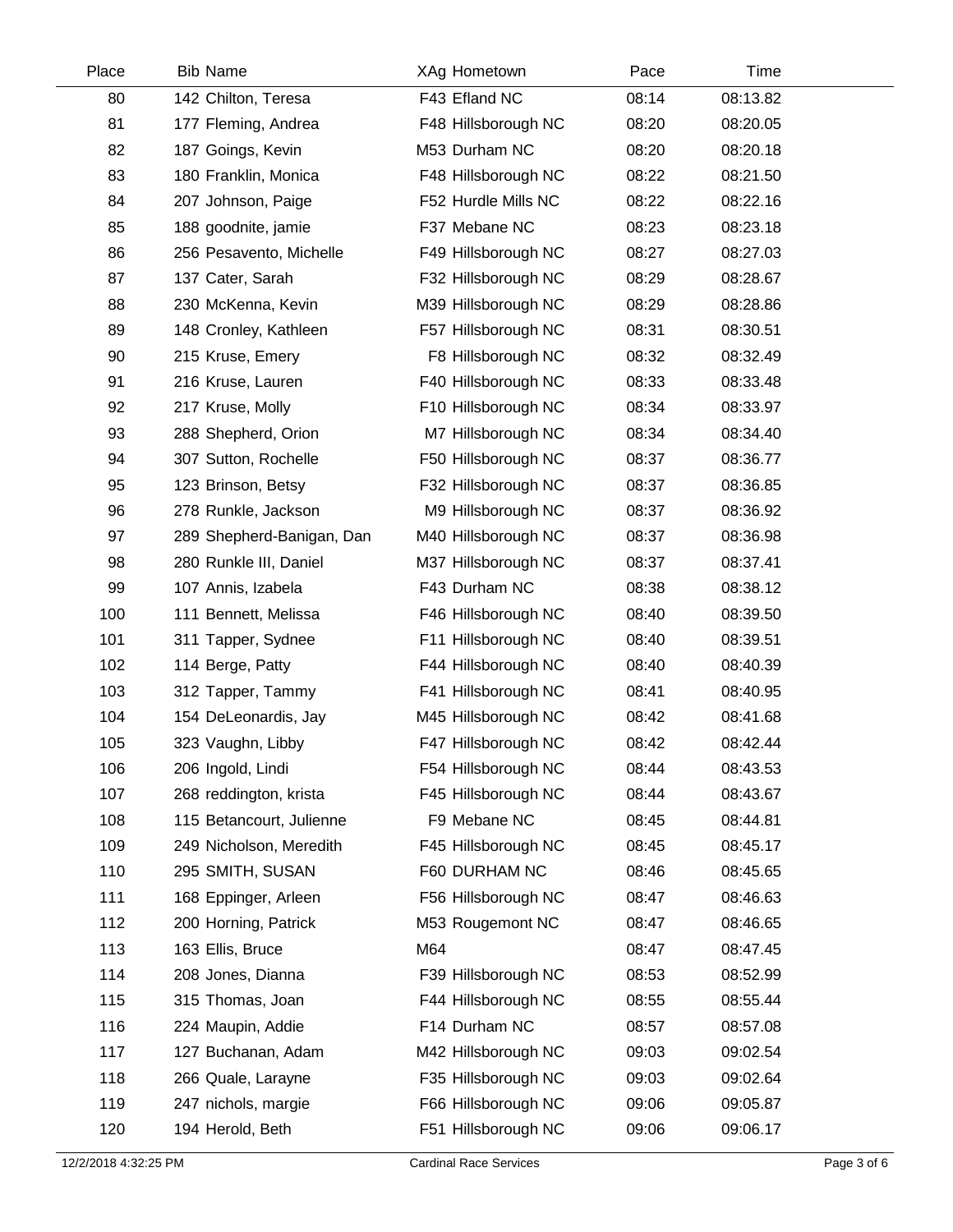| Place | <b>Bib Name</b>            | XAg Hometown             | Pace  | Time     |  |
|-------|----------------------------|--------------------------|-------|----------|--|
| 121   | 130 Buchanan, Megan        | F10 Hillsborough NC      | 09:07 | 09:06.63 |  |
| 122   | 244 Murray, Scott          | M40 Durham NC            | 09:07 | 09:06.96 |  |
| 123   | 150 Daniels, Steven        | M46 Efland NC            | 09:08 | 09:07.64 |  |
| 124   | 238 Millay, Jack           | M55 Chapel Hill NC       | 09:08 | 09:07.70 |  |
| 125   | 242 Molinari-Suggs, Jordan | M12 Greensboro NC        | 09:10 | 09:09.59 |  |
| 126   | 251 pappas, susan          | F73 Hillsborough NC      | 09:11 | 09:11.40 |  |
| 127   | 184 Gilliam, Tammy         | <b>F53 BURLINGTON NC</b> | 09:12 | 09:11.79 |  |
| 128   | 328 Wessell, Laura         | F50 Hillsborough NC      | 09:13 | 09:13.20 |  |
| 129   | 330 Wessell Bley, Atticus  | M12 Chapel Hill NC       | 09:16 | 09:16.14 |  |
| 130   | 191 Hamilton, Dauren       | F34 Hillsborough NC      | 09:17 | 09:16.90 |  |
| 131   | 282 Samoilenko, Nadia      | F15 Hillsborough NC      | 09:18 | 09:17.99 |  |
| 132   | 348 Avery, Carolina        | F39                      | 09:18 | 09:18.33 |  |
| 133   | 125 Bryson, Theo           | M6 Chapel Hill NC        | 09:19 | 09:18.81 |  |
| 134   | 175 Finnegan, Reece        | M7 Hillsborough NC       | 09:22 | 09:21.79 |  |
| 135   | 172 Finnegan, Kate         | F9 Hillsborough NC       | 09:24 | 09:23.97 |  |
| 136   | 176 Finnegan, Tim          | M46 Hillsborough NC      | 09:25 | 09:24.69 |  |
| 137   | 185 Glenn, Sarah           | F14 Chapel Hill NC       | 09:26 | 09:25.64 |  |
| 138   | 308 Szabo, Andrea          | F52 Hillsborough NC      | 09:26 | 09:26.32 |  |
| 139   | 100 Addison, Sharon        | F51 Hurdle Mills NC      | 09:28 | 09:27.64 |  |
| 140   | 338 Yavelak, Mary          | F24 Raleigh NC           | 09:32 | 09:32.43 |  |
| 141   | 158 Doherty, Kelly         | F42 Hillsborough NC      | 09:33 | 09:32.62 |  |
| 142   | 284 Sessions, Merritt      | F22 Durham NC            | 09:33 | 09:33.26 |  |
| 143   | 159 Doherty, Michael       | M35 Hillsborough NC      | 09:35 | 09:34.84 |  |
| 144   | 128 Buchanan, Gavin        | M7 Hillsborough NC       | 09:36 | 09:35.55 |  |
| 145   | 129 Buchanan, Holly        | F42 Hillsborough NC      | 09:36 | 09:35.85 |  |
| 146   | 287 Shepherd, Jen          | F44 Hillsborough NC      | 09:44 | 09:43.66 |  |
| 147   | 121 Bolick, Virginia       | F12 Chapel Hill NC       | 09:46 | 09:46.46 |  |
| 148   | 306 Suggs, Joe             | M47 Greensboro NC        | 09:48 | 09:47.63 |  |
| 149   | 299 SPRINGER, ELLA         | F11 Hillsborough NC      | 09:50 | 09:50.15 |  |
| 150   | 212 Kolstad, April         | F40 Hillsborough NC      | 09:50 | 09:50.44 |  |
| 151   | 106 Anderson, Anne         | F63 Elon NC              | 09:51 | 09:51.45 |  |
| 152   | 233 Mclaughlin, Jessica    | F42 Creedmoor NC         | 09:54 | 09:54.02 |  |
| 153   | 232 McLaughlin, David      | M52 Creedmoor NC         | 09:54 | 09:54.47 |  |
| 154   | 213 Kolstad, Sutter        | M6 Hillsborough NC       | 09:58 | 09:58.06 |  |
| 155   | 300 SPRINGER, HALLE        | F9 Hillsborough NC       | 10:00 | 09:59.82 |  |
| 156   | 302 SPRINGER, MATT         | M43 Hillsborough NC      | 10:00 | 09:59.99 |  |
| 157   | 103 Alfano, Mary Stuart    | F56 Hillsborough NC      | 10:01 | 10:00.57 |  |
| 158   | 120 Bolick, Belle          | F9 Chapel Hill NC        | 10:01 | 10:01.13 |  |
| 159   | 126 Bryson, Victoria       | F42 Chapel Hill NC       | 10:02 | 10:02.08 |  |
| 160   | 183 Gilbert, Susie         | F56 DURHAM NC            | 10:04 | 10:03.56 |  |
| 161   | 301 Springer, Joy          | F39 Hillsborough NC      | 10:04 | 10:04.00 |  |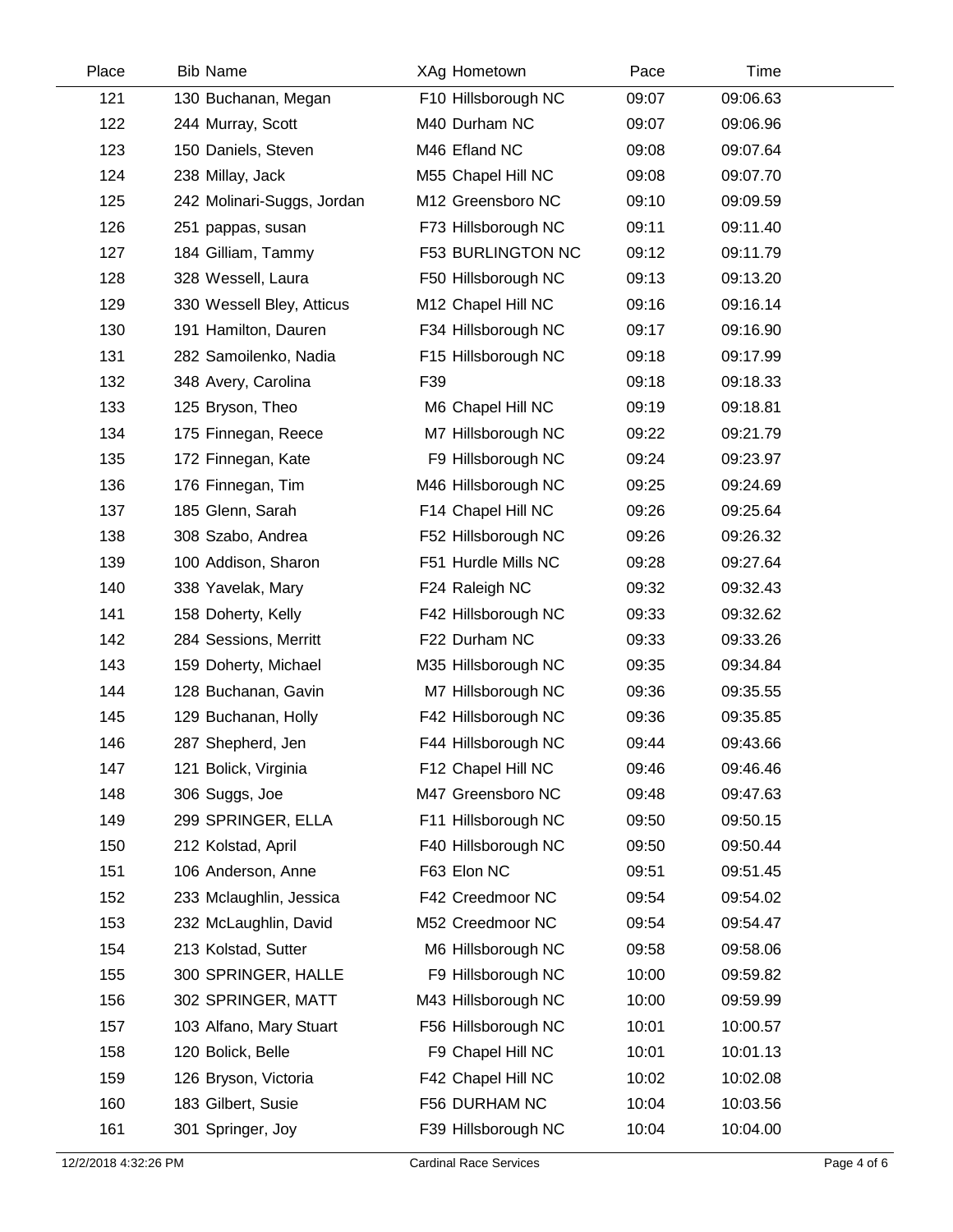| Place | <b>Bib Name</b>            | XAg Hometown        | Pace  | Time     |  |
|-------|----------------------------|---------------------|-------|----------|--|
| 162   | 263 pierce, Judy           | F55 Burlington NC   | 10:04 | 10:04.16 |  |
| 163   | 124 Bryson, Maya           | F8 Chapel Hill NC   | 10:05 | 10:04.83 |  |
| 164   | 155 Di Gangi, Ed           | M70 Hillsborough NC | 10:07 | 10:06.71 |  |
| 165   | 122 Boone, Joan            | F66 Efland NC       | 10:08 | 10:08.20 |  |
| 166   | 241 Miller, Sophie         | F16 Chapel Hill NC  | 10:09 | 10:09.12 |  |
| 167   | 219 Langston, Leia         | F47 Chapel Hill NC  | 10:11 | 10:10.61 |  |
| 168   | 165 Elsdon, Andrew         | M7 Mebane NC        | 10:11 | 10:11.26 |  |
| 169   | 166 Elsdon, Lisa           | F39 Mebane NC       | 10:11 | 10:11.27 |  |
| 170   | 116 Betancourt, Oscar      | M46 Mebane NC       | 10:15 | 10:14.84 |  |
| 171   | 240 Miller, Jamie          | F55 Chapel Hill NC  | 10:16 | 10:15.77 |  |
| 172   | 131 bunce, julie           | f54 Chapel Hill NC  | 10:17 | 10:16.97 |  |
| 173   | 117 Betancourt, Tina       | F46 Mebane NC       | 10:20 | 10:19.81 |  |
| 174   | 313 Tewell, Asher          | M8 Hillsborough NC  | 10:22 | 10:21.65 |  |
| 175   | 314 Tewell, Josh           | M42 Hillsborough NC | 10:22 | 10:22.09 |  |
| 176   | 309 Tapper, Brad           | M39 Hillsborough NC | 10:23 | 10:22.86 |  |
| 177   | 332 Wheeler, Anne          | F43 Hillsborough NC | 10:24 | 10:24.10 |  |
| 178   | 329 Wessell, Sarah         | F42 Chapel Hill NC  | 10:24 | 10:24.40 |  |
| 179   | 197 Hill, Travis           | M43 Mebane NC       | 10:25 | 10:24.73 |  |
| 180   | 310 Tapper, Brody          | M10 Hillsborough NC | 10:26 | 10:25.80 |  |
| 181   | 195 Hill, Ayla             | F10 Mebane NC       | 10:26 | 10:26.22 |  |
| 182   | 167 Engle, Cindy           | F68 Durham NC       | 10:26 | 10:26.38 |  |
| 183   | 226 Maupin, Callie         | F12 Durham NC       | 10:28 | 10:27.56 |  |
| 184   | 189 GRANATA, JODI          | F42 Hillsborough NC | 10:38 | 10:37.88 |  |
| 185   | 209 Kalin, Janice          | F46 Durham NC       | 10:38 | 10:38.32 |  |
| 186   | 105 Altman, Noah           | <b>M8 DURHAM NC</b> | 10:38 | 10:38.43 |  |
| 187   | 104 Altman, Ashley         | F40 DURHAM NC       | 10:39 | 10:38.84 |  |
| 188   | 231 McLamb, Phillip        | M8 Efland NC        | 10:42 | 10:42.05 |  |
| 189   | 134 Carabetta, Amy         | F41 Hillsborough NC | 10:55 | 10:55.03 |  |
| 190   | 225 Maupin, Billy          | m47 Durham NC       | 10:56 | 10:56.19 |  |
| 191   | 335 WILLIS-MCLAMB, AMY     | F41 Efland NC       | 11:04 | 11:04.20 |  |
| 192   | 260 Phelps Hawkins, Rachel | F70 Hillsborough NC | 11:27 | 11:26.69 |  |
| 193   | 143 Chnupa, Christine      | F47 Hillsborough NC | 11:27 | 11:26.71 |  |
| 194   | 199 Horn, Kaira            | F21 DURHAM NC       | 11:28 | 11:27.80 |  |
| 195   | 294 Smith, Mark            | M63 Chapel Hill NC  | 11:30 | 11:30.29 |  |
| 196   | 291 Smith, Cole            | M3 Mebane NC        | 12:11 | 12:10.77 |  |
| 197   | 292 Smith, Jeffrey         | M30 Mebane NC       | 12:11 | 12:11.12 |  |
| 198   | 293 Smith, Kaylee          | F29 Mebane NC       | 12:11 | 12:11.16 |  |
| 199   | 274 Ripple, Missy          | F52 Hillsborough NC | 12:15 | 12:15.06 |  |
| 200   | 286 Shellenberger, Evie    | F72 Hillsborough NC | 13:32 | 13:32.11 |  |
| 201   | 276 Ropp, Oliver           | M9 Chapel Hill NC   | 13:52 | 13:51.74 |  |
| 202   | 275 Ropp, David            | M49 Chapel Hill NC  | 13:53 | 13:53.06 |  |